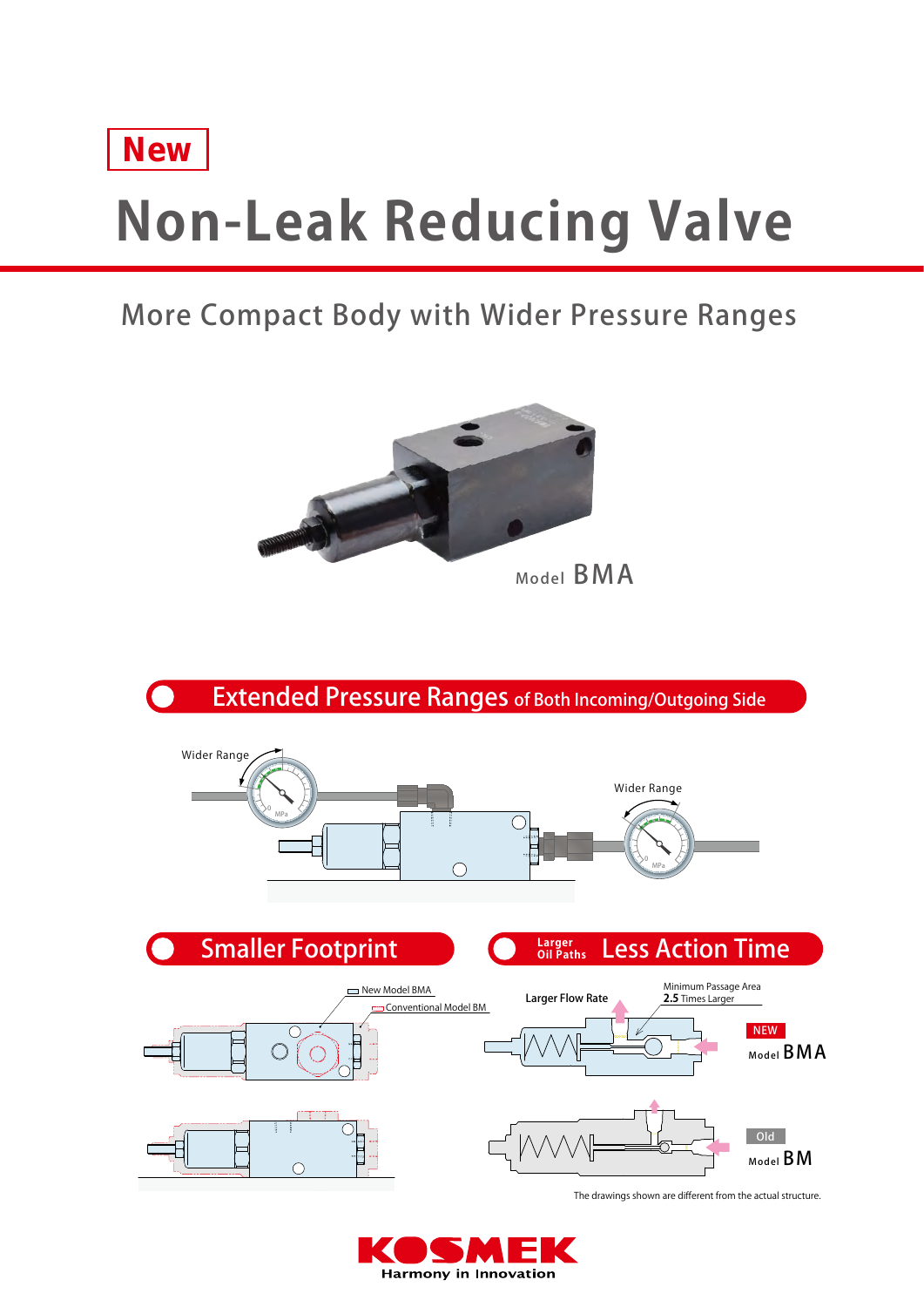

#### Valve

Non-Leak Reducing Valve

Model BMA Model BMG





Reducing Valve

### Adjustable Set Pressure

Actuator ①

Notes 1. The set pressure value is set according to the model code. 2. The value varies depending on the incoming port pressure. 3. Pressure increases by turning clockwise and decreases by

|  | Set hydraulic pressure can be changed per one rotation. |                        |            |           |  |  |
|--|---------------------------------------------------------|------------------------|------------|-----------|--|--|
|  | Model No.                                               | BMA2030-0 <sup>-</sup> | BMA2050-0  | <b>BM</b> |  |  |
|  |                                                         | BMG2030-0G             | BMG2050-0G | <b>BN</b> |  |  |
|  | Set Pressure per One Rotation (Reference)               | 03                     | 12         |           |  |  |



turning counter-clockwise.

## Reducing valve does not need drain port and is used in circuit

The drain port for pressure reducing is not needed. This allows to reduce the number of circuits.

## **Non-Leak Reducing Valve**



### What is reducing valve?

Non-leak reducing valves reduce hydraulic circuit pressure of a fixture.

|                                 | Model BMA<br><b>NEW</b><br>$\rightarrow$ P.3                                | Model BMG<br>NEW<br>$\rightarrow$ P.5                      |  |  |
|---------------------------------|-----------------------------------------------------------------------------|------------------------------------------------------------|--|--|
| Classification                  | <b>Non-Leak Reducing Valve</b>                                              | <b>Compact Non-Leak Reducing Valve</b>                     |  |  |
| <b>Incoming Supply Pressure</b> | $2 \sim 7MPa$<br>$6 \sim 30 MPa$<br>$9\sim30MPa$                            | $2 \sim 7MPa + 6 \sim 30MPa + 9 \sim 30MPa$                |  |  |
| <b>Outgoing Set Pressure</b>    | $1 \sim 6 MPa$<br>$3 \sim 14 MPa$<br>$6 \sim 27 MPa$                        | $1\sim$ 6MPa $\vert$ 3 $\sim$ 14MPa $\vert$ 6 $\sim$ 27MPa |  |  |
| <b>Piping Method</b>            | <b>Piping Option</b><br><b>Gasket Option</b><br><b>BK Connecting Option</b> | <b>Gasket Option</b>                                       |  |  |







Partial in-line circuit pressures can be reduced. This allows for simple circuit designs and proper quick change fixtures as well as eliminating a need for an exterior drain port.

※ Gasket option is available.



|                | <b>Operation Sequence</b>                                           |  |
|----------------|---------------------------------------------------------------------|--|
|                | Hydraulic pressure is ON.                                           |  |
|                | Supply hydraulic pressure to actuator 1 and 2.                      |  |
|                | Raise the pressure up to the outgoing side set pressure.            |  |
| When clamping  | The valve of reducing valve closes and then supply the              |  |
|                | outgoing side set pressure to actuator 1.                           |  |
|                | The pressure going into actuator $\oslash$ raise up to the original |  |
|                | pressure and lock completes.                                        |  |
|                | Machining process                                                   |  |
|                | Hydraulic pressure is OFF.                                          |  |
| When releasing |                                                                     |  |
|                | The actuators $(1,2)$ are released at the same time.                |  |
|                | Release action completed.                                           |  |
|                |                                                                     |  |

#### Remarks

There is differential pressure between outgoing side pressure and incoming side pressure (please refer to specification).

When incoming side pressure reduces, check valve of reducing valve opens.

Machine Part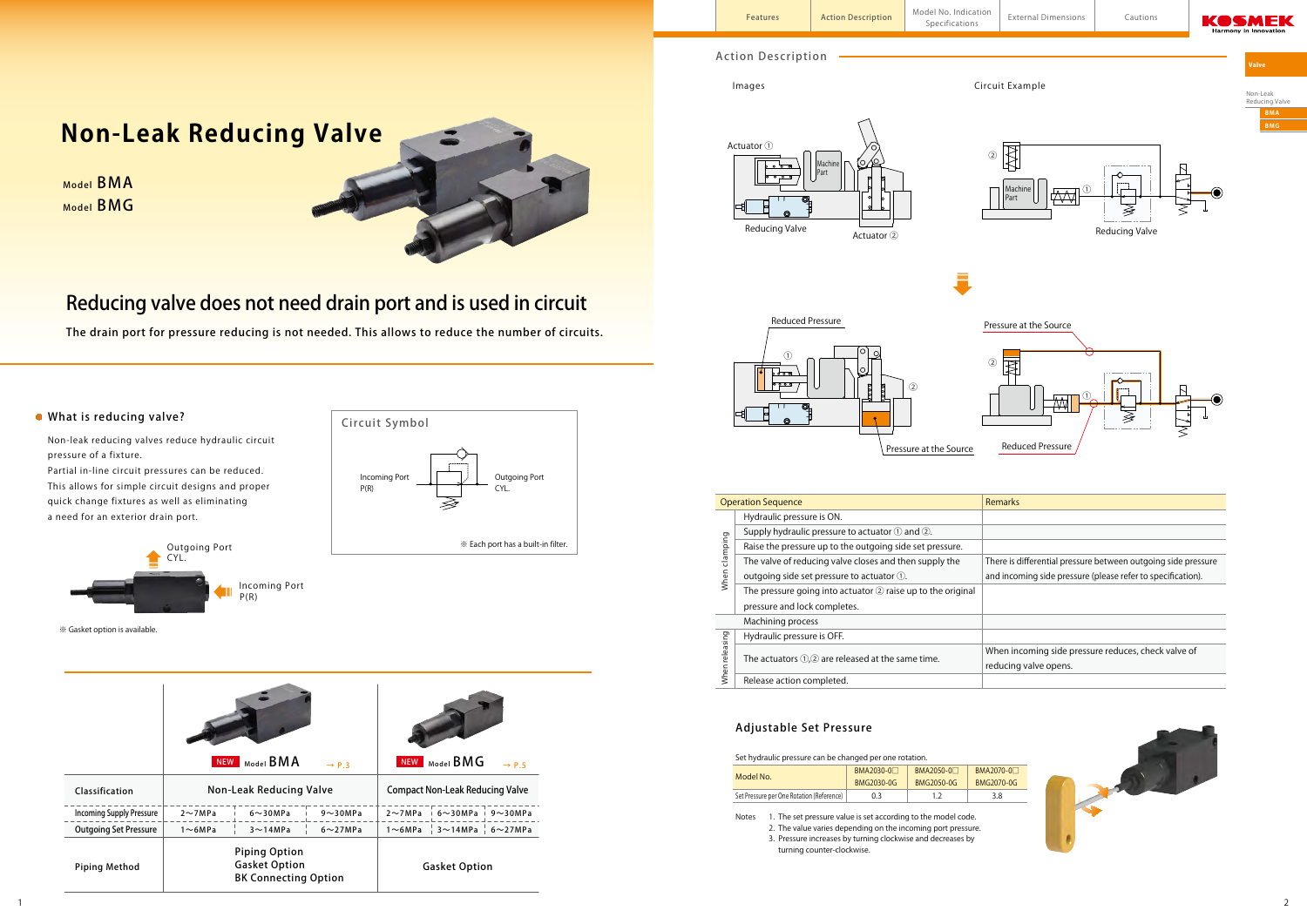#### $\bullet$  Model No. Indication  $\bullet$  External Dimensions

BMG

#### Valve

**BMA** Non-Leak Reducing Valve

3 4





#### **1** Outgoing Side Set Pressure

- **3** :  $1.0 \sim 6.0$ MPa
- 5:  $3.0 \sim 14.0$ MPa
- **7** :  $6.0 \sim 27.0$ MPa

#### **4 Set Pressure** (Outgoing Set Pressure - Incoming Supply Pressure)

Note ※2. Allowable minimum pressure difference shows the minimum difference between incoming and outgoing pressure.

| Model No.                                    | BMA2030-0 <sup>D</sup>                        | BMA2050-0 <sup>D</sup> | BMA2070-0 <sup>D</sup> |  |
|----------------------------------------------|-----------------------------------------------|------------------------|------------------------|--|
| Incoming Supply Pressure MPa                 | $2.0 \sim 7.0$                                | $6.0 \sim 30.0$        | $9.0 \sim 30.0$        |  |
| Outgoing Set Pressure MPa                    | $1.0 \sim 6.0$                                | $3.0 \sim 14.0$        | $6.0 \sim 27.0$        |  |
| Allowable Minimum Pressure Difference *2 MPa | 1.0                                           | 3.0                    | 3.0                    |  |
| Withstanding Pressure MPa                    | 10.5                                          | 37.5                   | 37.5                   |  |
| Min. Passage Area<br>mm <sup>2</sup>         | 23.3                                          |                        |                        |  |
| ℃<br>Operating Temperature                   | $0 \sim 70$                                   |                        |                        |  |
| Usable Fluid                                 | General Hydraulic Oil Equivalent to ISO-VG-32 |                        |                        |  |
| Mass<br>kg<br>1.5                            |                                               |                        |                        |  |

- **G** : Gasket Option
- **K** : BK Valve Connecting Option (Rc1/4 Thread in Outgoing Port)  $*1$
- Notes ※1. Please contact us separately for the detailed dimensions of K (BK Stack Model).

#### **O** Specifications



 **Blank** : Piping Option (Rc-1/4 Thread)

#### Entry Example

 Outgoing:5MPa Incoming:25MPa Setting → **(5.0-25.0MPa)** Outgoing:725PSI Incoming:3625PSI Setting → **(725-3625PSI)**

### 2 Design No.

**0** : Revision Number

#### **3** Piping Method

Notes

- ※3. Roughness of mounting surface (O-ring seal surface) should be 6.3S or less.
- ※4. It can be used as P(R) port by removing the plug.

31 7



#### $BMA20\square 0-0G$   $\longrightarrow$   $\mathbb{R}$  This drawing shows piping method (G): gasket option.



 $\breve{~}$ 









#### **Please indicate the set pressure when ordering. (Please inform us with proper unit symbols.)**

※ Pressure difference of incoming supply pressure and outgoing set pressure should be more than the allowable minimum pressure difference.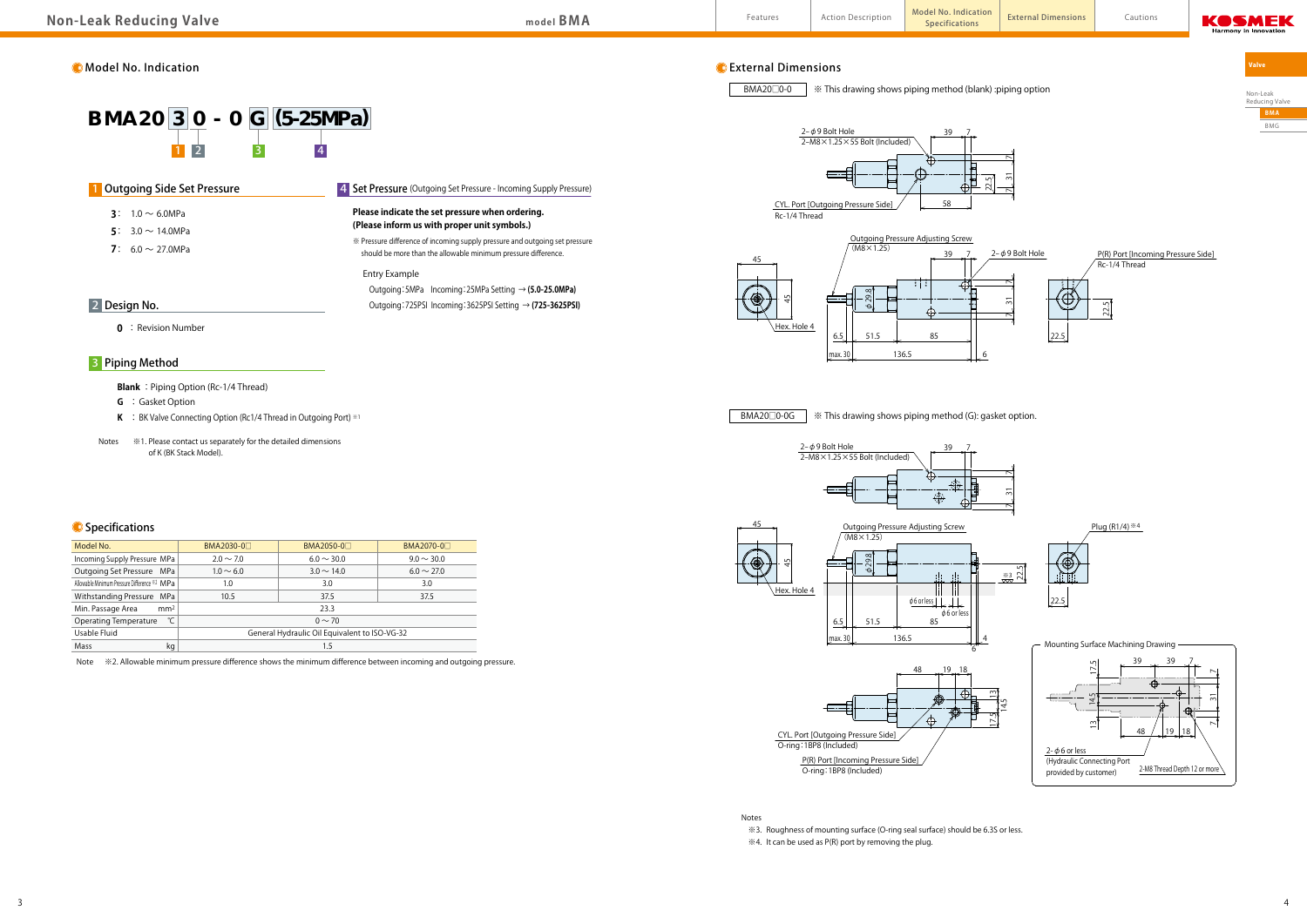$\bullet$  Model No. Indication  $\bullet$  External Dimensions



Valve







#### **1** Outgoing Side Set Pressure

- **3**:  $1.0 \sim 6.0$ MPa
- 5:  $3.0 \sim 14.0$ MPa
- **7** :  $6.0 \sim 27.0 \text{MPa}$

#### 2 Design No.

- **G** : Gasket Option
- Note ※1. Only G (Gasket Option) is available for BMG. Select BMA if connecting with couplers etc.

#### **4 Set Pressure** (Outgoing Set Pressure - Incoming Supply Pressure)

 **0** : Revision Number

#### Note

### 3 Piping Method ※1

※3. Roughness of mounting surface (O ring seal surface) should be 6.3S or less.

#### **O** Specifications

| Model No.                                    | <b>BMG2030-0G</b>                             | BMG2050-0G      | BMG2070-0G      |  |  |
|----------------------------------------------|-----------------------------------------------|-----------------|-----------------|--|--|
| Incoming Supply Pressure MPa                 | $2.0 \sim 7.0$                                | $6.0 \sim 30.0$ | $9.0 \sim 30.0$ |  |  |
| Outgoing Set Pressure MPa                    | $1.0 \sim 6.0$                                | $3.0 \sim 14.0$ | $6.0 \sim 27.0$ |  |  |
| Allowable Minimum Pressure Difference *2 MPa | 1.0                                           | 3.0             | 3.0             |  |  |
| Withstanding Pressure MPa                    | 10.5                                          | 37.5            | 37.5            |  |  |
| Min. Passage Area<br>mm <sup>2</sup>         | 23.3                                          |                 |                 |  |  |
| °C<br><b>Operating Temperature</b>           | $0 \sim 70$                                   |                 |                 |  |  |
| Usable Fluid                                 | General Hydraulic Oil Equivalent to ISO-VG-32 |                 |                 |  |  |
| Mass<br>kq                                   | 0.8                                           |                 |                 |  |  |

Note  $\gg$ 2. Allowable minimum pressure difference shows the minimum difference between incoming and outgoing pressure.

#### **Please indicate the set pressure when ordering. (Please inform us with proper unit symbols.)**

#### Entry Example

|  | Outgoing: 5MPa Incoming: 25MPa | Setting $\rightarrow$ (5.0-25.0MPa)                                  |
|--|--------------------------------|----------------------------------------------------------------------|
|  |                                | Outgoing:725PSI Incoming:3625PSI Setting $\rightarrow$ (725-3625PSI) |

※ Pressure difference of incoming supply pressure and outgoing set pressure should be more than the allowable minimum pressure difference.

2-M6×1×35 Bolt (Included)





## 35 max.30  $\sim$  124 6.5 <u>J</u> 54 J 37 J 33 Outgoing Pressure Adjusting Screw (M8×1.25)







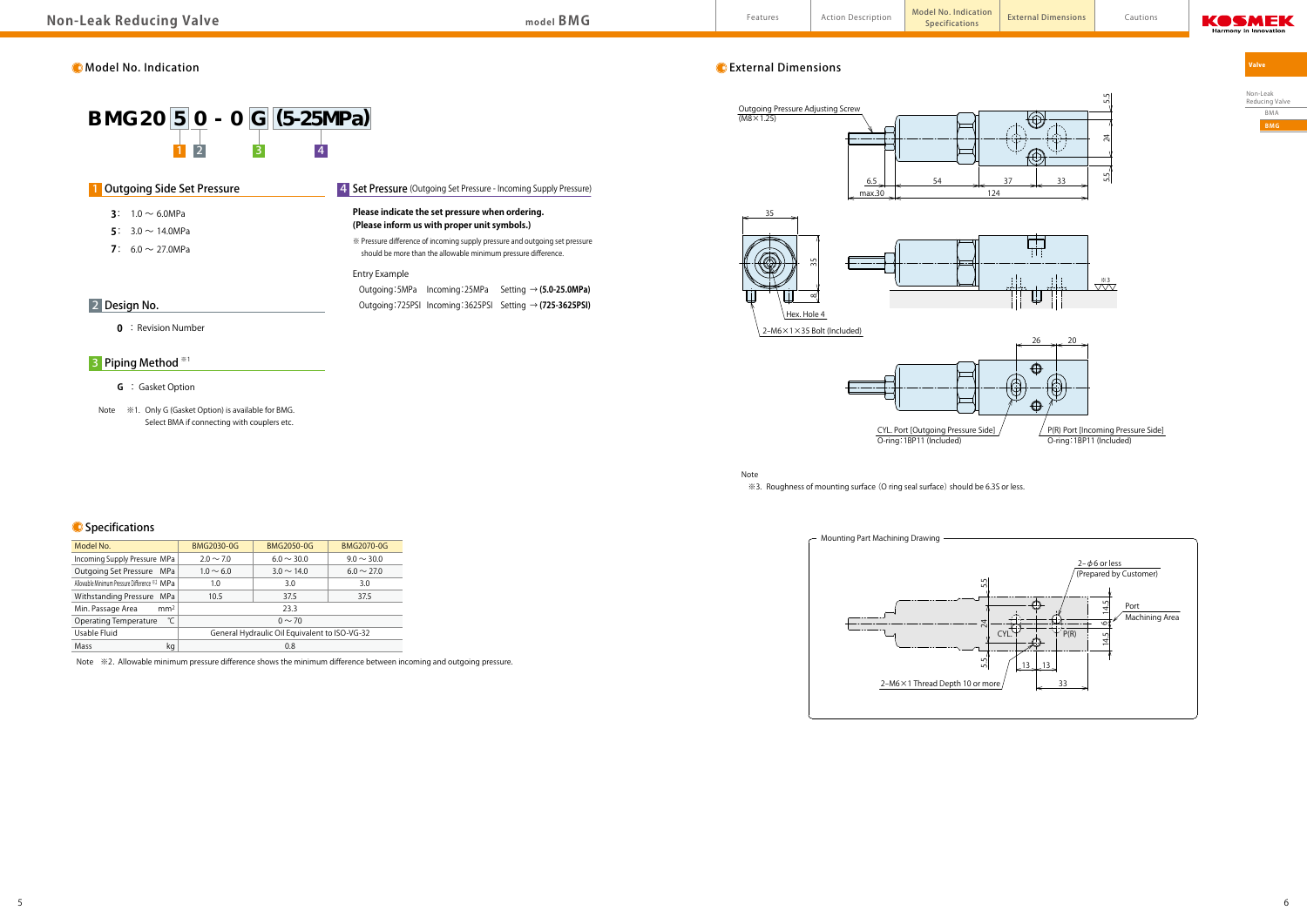

#### Valve





**Features** Action Description Model No. Indication **BMA/BMG** Model No. Indication

#### **O** Cautions

● Installation Notes (For Hydraulic Series) ● Hydraulic Fluid List

1) Check the Usable Fluid

● Please use the appropriate fluid by referring to the Hydraulic Fluid List.

2) Procedure before Piping

- 1) It should be handled by qualified personnel.
- The hydraulic machine and air compressor should be handled and maintained by qualified personnel.
- 2) Do not handle or remove the machine unless the safety protocols are ensured.
- ① The machine and equipment can only be inspected or prepared when it is confirmed that the preventive devices are in place.
- ② Before the machine is removed, make sure that the above-mentioned safety measures are in place. Shut off the air of hydraulic source and make sure no pressure exists in the hydraulic and air circuit.
- ③ After stopping the machine, do not remove until the temperature cools down.
- ④ Make sure there is no abnormality in the bolts and respective parts before restarting the machine or equipment.
- 3) Do not disassemble or modify.
- If the equipment is taken apart or modified, the warranty will be voided even within the warranty period.

#### ● Maintenance and Inspection

- 1) Removal of the Machine and Shut-off of Pressure Source
- Before the machine is removed, make sure that the above-mentioned safety measures are in place. Shut off the air of hydraulic source and make sure no pressure exists in the hydraulic and air circuit.
- Make sure there is no abnormality in the bolts and respective parts before restarting.
- 2) Regularly tighten pipes, mounting bolts and etc. to ensure proper use.
- 3) Make sure the hydraulic fluid has not deteriorated.
- 4) Make sure there is smooth action and no abnormal noise.
- Especially when it is restarted after left unused for a long period, make sure it can be operated correctly.
- 5) The products should be stored in the cool and dark place without direct sunshine or moisture.
- 6) Please contact us for overhaul and repair.
- 1) Warranty Period
- The product warranty period is 18 months from shipment from our factory or 12 months from initial use, whichever is earlier.
- 2) Warranty Scope
- If the product is damaged or malfunctions during the warranty period due to faulty design, materials or workmanship, we will replace or repair the defective part at our expense. Defects or failures caused by the following are not covered.
- ① If the stipulated maintenance and inspection are not carried out.
- ② If the product is used while it is not suitable for use based on the operator's judgment, resulting in defect.
- ③ If it is used or handled in inappropriate way by the operator. (Including damage caused by the misconduct of the third party.)
- ④ If the defect is caused by reasons other than our responsibility.
- ⑤ If repair or modifications are carried out by anyone other than Kosmek, or without our approval and confirmation, it will void warranty.
- ⑥ Other caused by natural disasters or calamities not attributable to our company.
- ⑦ Parts or replacement expenses due to parts consumption and deterioration.
- $\bullet$  The pipeline, piping connector and fixture circuits should be cleaned by thorough flushing.
- The dust and cutting chips in the circuit may lead to fluid leakage and malfunction.
- There is no filter provided with Kosmek's product except for a part of valves which prevents foreign materials and contaminants from getting into the circuit.

3) Applying Sealing Tape

- Wrap with tape 1 to 2 times following the screw direction
- Pieces of the sealing tape can lead to oil leakage and malfunction.
- $\bullet$  In order to prevent a foreign substance from going into the product during the piping work, it should be carefully cleaned before working.

#### 4) Air Bleeding of the Hydraulic Circuit

(Such as rubber, plastic, seal material and some electric components.)

 Damages excluding from direct result of a product defect shall be excluded from the warranty.

 $\bullet$  At the beginning of the machine installation, the bolt and nut may be tightened lightly. Check the looseness and re-tighten as required.

● If the hydraulic circuit has excessive air, the action time may become very long. If air enters the circuit after connecting the hydraulic port or under the condition of no air in the oil tank, please perform the following steps.

① Reduce hydraulic pressure to less than 2MPa.

- ② Loosen the cap nut of pipe fitting closest to the clamp by one full turn.
- ③ Wiggle the pipeline to loosen the outlet of pipe fitting. Hydraulic fluid mixed with air comes out.



④ Tighten the cap nut after bleeding.

 ⑤ It is more effective to bleed air at the highest point inside the circuit or at the end of the circuit.

(Set an air bleeding valve at the highest point inside the circuit.)



5) Checking Looseness and Retightening

|                        |                           | ISO Viscosity Grade ISO-VG-32          |
|------------------------|---------------------------|----------------------------------------|
| Maker                  | Anti-Wear Hydraulic Oil   | Multi-Purpose Hydraulic Oil            |
| Showa Shell Sekiyu     | Tellus S2 M 32            | Morlina S <sub>2</sub> B <sub>32</sub> |
| Idemitsu Kosan         | Daphne Hydraulic Fluid 32 | Daphne Super Multi Oil 32              |
| JX Nippon Oil & Energy | Super Hyrando 32          | Super Mulpus DX 32                     |
| Cosmo Oil              | Cosmo Hydro AW32          | Cosmo New Mighty Super 32              |
| <b>FxxonMobil</b>      | Mobil DTE 24              | Mobil DTE 24 Light                     |
| Matsumura Oil          | Hydol AW-32               |                                        |
| Castrol                | Hyspin AWS 32             |                                        |

Note As it may be difficult to purchase the products as shown in the table from overseas, please contact the respective manufacturer.

#### ● Notes on Handling ● Notes on Handling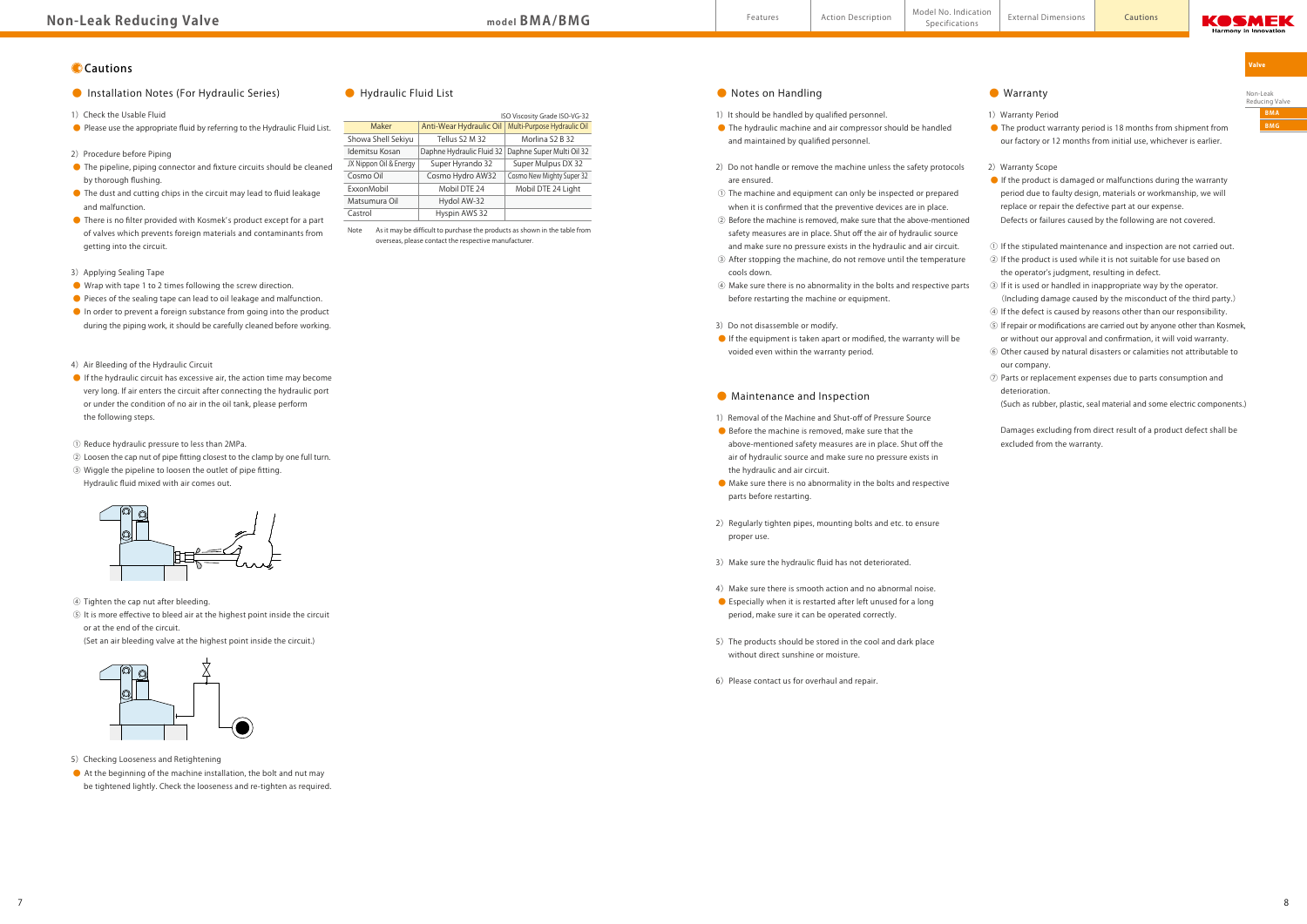BMA BMG

Non-Leak Reducing Valve

Valve

| <b>Non-Leak Reducing Valve</b> | model BMA/BMG | Features      | Action Description | Model No. Indication<br>Specifications | <b>External Dimensions</b> | Cautions |
|--------------------------------|---------------|---------------|--------------------|----------------------------------------|----------------------------|----------|
| <b>O</b> MEMO                  |               | <b>O</b> MEMO |                    |                                        |                            |          |
|                                |               |               |                    |                                        |                            |          |
|                                |               |               |                    |                                        |                            |          |
|                                |               |               |                    |                                        |                            |          |
|                                |               |               |                    |                                        |                            |          |